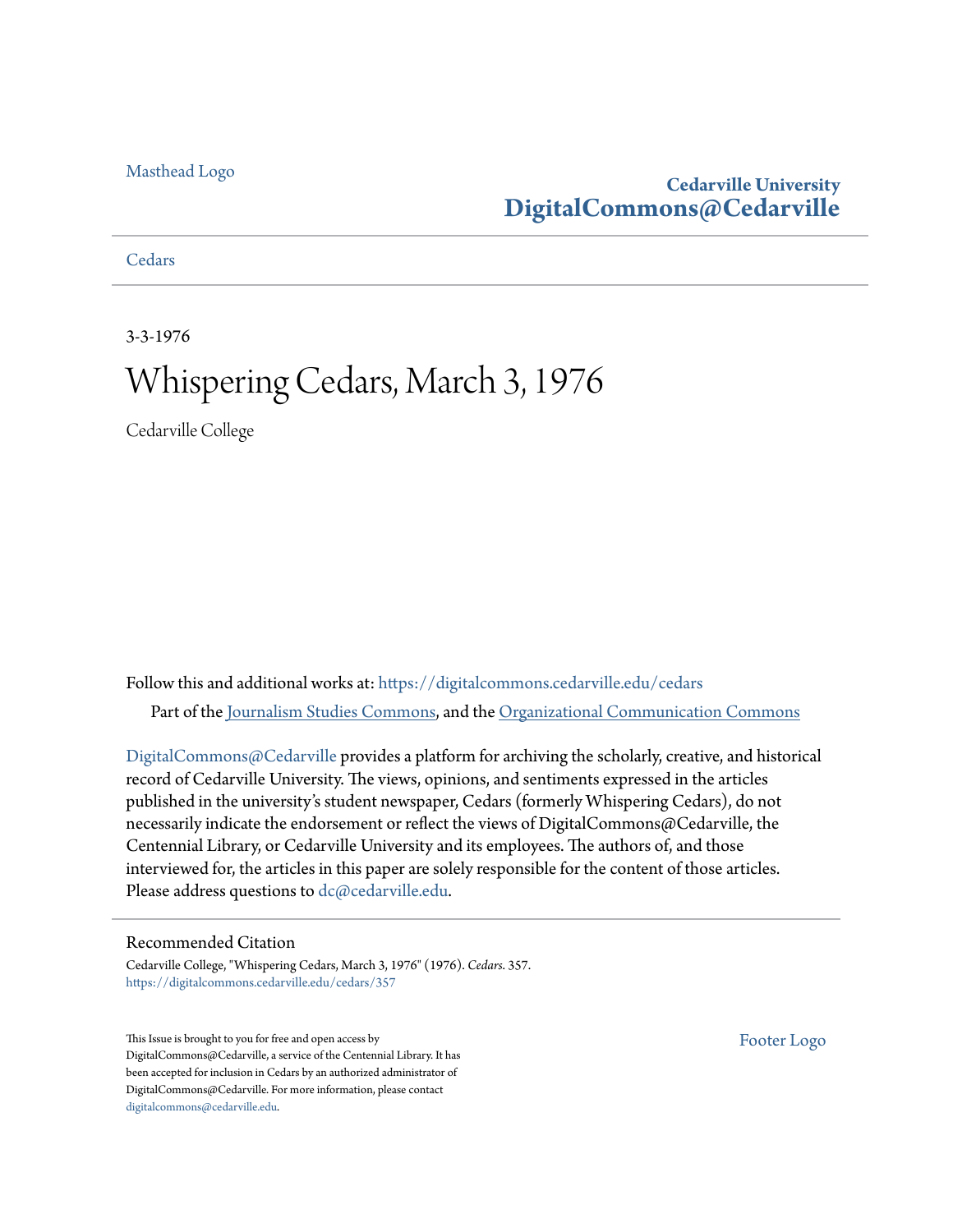

Vol. 44, No. 10 Cedarville, Ohio

What is it like to be in such a play and become involved in all the activity and preparation that surrounds it? "If you've never been in one, you wouldn't believe all that goes on,'' answered Craig Vielguth who has the lead role of Huck Finn in the play. Other than being in a 20-minute Christmas play that our church put on 7 or 8 years ago, this is the only play I've ever been in," com- $\mathbf{m}$ ented Craig.  $\qquad \qquad \qquad$   $\qquad \qquad$   $\qquad \qquad$   $\qquad \qquad$   $\qquad \qquad$   $\qquad \qquad$   $\qquad \qquad$   $\qquad \qquad$   $\qquad$   $\qquad \qquad$   $\qquad$   $\qquad$   $\qquad$   $\qquad$   $\qquad$   $\qquad$   $\qquad$   $\qquad$   $\qquad$   $\qquad$   $\qquad$   $\qquad$   $\qquad$   $\qquad$   $\qquad$   $\qquad$   $\qquad$   $\qquad$   $\$ 

Last weekend, and also this Thursday, Friday, and Saturday, the dinnertheatre production of "The Adventures of Huckleberry Finn'' is being presented in room 22 of the Gym-Student Center.

March 3, 1976

## "Huck Finn" Runs Through Weekend

## Inflation Causes Budget Increases.

#### By Eileen Dugan

The ubiquitous shadow in Inflation has once again obfuscated the skies. At the present time, a budget for the 1976-77school year is being drawn. up which will bring into existence an increase in tuition of \$3.00 per quarter hour. Room and board are also expected to rise as much as 10%, says Mr. Ken St. Clair, of the business office. This budget is tentative and will be presented to the trustees some time in April for final approval.

Despite the groans and complaints, there are obvious reasons for the proposed increases. Mr. St. Clair elaborated on several of these. "This is what people have to understand. . ." Next year the new chapel will cost \$30,000 to maintain, while the old chapel (Alford) will still have to be maintained at \$10,000 per year. This figure includes insurance, housekeeping, supplies, labor, gas for heat, electricity for light, water, and sanitation. Two facts must also be taken into consideration: the new chapel is over three times as large as Alford and has electric heating, which is more costly.

Freedom in Christ ... NRB Urges "Let Freedom Ring"

Why, then, did he decide to become in-volved in "Huck Finn?" "Mark Trautmann, one of the directors, asked me if I would be interested in trying out. When Mark· said practices would run 6:30 to 10: 00 every night for six weeks I had to stifle a laugh inside. I told myself that there was no way I could kill that much time working on a play and still keep up with the books and have some time left over for other things. I finally decided to at least try out, and when I made the cast, I began spending my time more wisely. I had to."

Craig Yielguth, third from right, discovered he is using Huck Finn-type grammar in his everyday conversations.

An 8% salary increase for faculty is another area where the money from the increase will be funneled into. But the main reason for the increase next year is due to increased overall operating costs for the College. Food prices have gone up and utilities are rising all the time. Mr. St. Clair explained that economists have stated that the cost of living goes up 8-10% a year and that this may never level off. He doesn't regard this as being too serious as long as there is a corresponding raise in income.

What has been your reactions while working on the play? "I used to think that small-time actors were all members of the local ninny club or some other sissy group. In the last six weeks, though, my attitude has really changed. The amount of work and concentration need-. ed to pull off something like this is fantastic. Paul Bowers has shown us that there is so much more to it than just saying memorized lines and having your body in the right position. He has really stressed to me the importance of having the total character of Huck Finn so heavily ground into my mind that I

instinctively know how Huck would react in any situation. Even to the point of knowing what Huck would have had this morning for breakfast, what he does with himself in the afternoon, and the way in which he would get ready for a night's sleep. Lately I've realized that in my everyday conversation I'm starting to use the same style of grammar that Huck uses in the play. Working with the other play members has been a unique experience also. I've been impressed with the amount of talent that comes of the actors in portraying their characters and in making them all seem real."

> One of the most successful tools being used by Ronald Reagan's Presidential campaign is a concept originated by Senator Eugene McCarthy's 1968 campaign and perfected by Senator George Mc-Govern in his 1972 campaign.

Craig responded with a quick and definite "Yes'' when asked if the last

#### By Sharon Franks

Red, white and blue program schedules stated it. Plastic name tags repeated it. The gigantic convention hall banner silently urged it. Evangelical lay leaders and clergy alike expounded upon it. Christians have the responsibility to share the true freedom found only in Jesus Christ.

"The program has a low over-head," continued Stone, "but the campaign ge'ts maximum bang for its buck." Stone claimed to have over 50 full-time organizers in New Hampshire, Florida, Illinois, North Carolina and Wisconsin. ''We're recruiting for the middle pri-

"The Reagan Youth Cadre consists of college-age young people who either take a leave of absence from college or their job to pack a suitcase and head for a maries now,'' he said.

Ellen West will be performing a violin recital on Saturday, March 13 at 8:00 p.m. Her numbers include a Mozart concerto, a Handel sonata, and a Beethoven trio. Ellen, a member of the college orchestra, will be adcompanied by Cellist Cheryl Griffis and pianist Jeanne Pippin.

Washington D.C. was the site of the 33rd annual National Religious Broadconvention. Th nial gathering was in conjunction with the National Association of Evangelicals, held Feb. 22-26 at the spacious Shoreham Americana Hotel. Over 4,000 people, including an eightmember Cedarville College delegation overflowed the main hall on Sunday evening to hear addresses by President Ford and Arizona Congressman John B. Conlan. Four segments of spontaneous prayer for the nation were also part of the opening service. President Ford's opening address received an enthusiastic ovation and urged Americans to return to the "Faith of Our Fathers." Ford said, "Our country's greatness lies in its foundation as a God fearing nation," he quoted Psalm 33:12. (Blessed is 'the nation whose God is the Lord.) Mr. Ford included words of personal testimony that expressed his reliance upon God. He related that when

*Whispering Cedars* is *taking applications for Editor or* Co-*Editor positions. Journalistic background required. Pick up application outside ad-302.* 

he took the Presidential Oath of Office, he chose to lay his right hand on the open Bible turned to Proverbs 3 :5,6.

Roger Booth, broadcasting instructor was overseer of the Cedarville group. Those attending with Roger were Rick McIntosh, WCDR program director, and students Bob Cook, Mike Dolph, Sharon Franks, Don Melford, Dan Rosecranz and Brian Whitaker.

(Continued on page 4)

## College Security Arrests Visitor

The Cedarville College security force detained and later assisted in the arrest of a campus visitor Thursday (Feb. 26) evening during half-time of the Central State basketball game.

Frederick Saunders was apprehended by Keith Namey after Namey witnessed Saunders "grab" a tape recorder from the coat rack near the Gym-Student Center room 14.

Namey chased Saunders into the parking lot and detained him with a flying tackel until other college security men could arrive. The Cedarville police force was then called and Saunders was arrested and taken to Green County Jail. The tape recorder was later identified by Keith Lambert, the owner.

Charles Tartar, Security Chief, praised his men for a job well done and reiterated with Village Police Chief Stigers that students should refrain from leaving valuables on coat racks in the G.S.C.

seven weeks of work had been worthwhile. "Right now I am looking forward to when the play will be over with and I can have time for other things. But in a few weeks I'm sure I'll be looking back and wishing I was still in it. It's been the kind of experience that when you're in it you can't wait to get out, but when everything's over with, you realize how you miss it and would like to be back again."

## **Reagan Uses Youth Cadre**

Thus, when, asked if there was any expected loss of students due to the increase, Mr. St. Clair's response was negative. "Other colleges are doing this too." Prices everywhere are higher'. Grocery stores and clothing stores have raised their prices and Mr. St. Clair stated that students still purchase these goods and are accustomed to the necessary rise in cost.

The Reagan campaign has been placing under - age - 25 co-ordinators throughout the early primary states and has charged them with organizing other young people to perform the nuts and bolts tasks of precinct canvasses and telephone bank voter identification.

primary state,'' said the program's National Director, Roger Stone.

"Many of our co-ordinators have no previous political experience,'' he said. "We put them through an intensive daylong seminar in aggressive recruitment techniques."

The young Reagan operatives stay with families of local Reagan supporters during their activities in the primary states. Meals and transportation are also usually arranged for by the local Reagan organizations.

### features Piano and Violin ... Fisher, West to Present Recitals

#### By Susan Zink

Recitals will be given by senior Music Education majors Rob Fisher and Ellen West within the next two weeks in Alford Auditorium.

On Friday, March 5 at 8:00 p.m. Rob Fisher will present an hour-long piano recital featuring the music of Bach, Beethoven, and Kabalevsky.

During Rob's four years at Cedarville, his instructors have been Mr. Lawrence Lo and Mr. Philip McClure.

Mr. Holcker is Ellen's instructor.



Rob Fisher and Ellen West will be pre- . senting their senior recitals during March.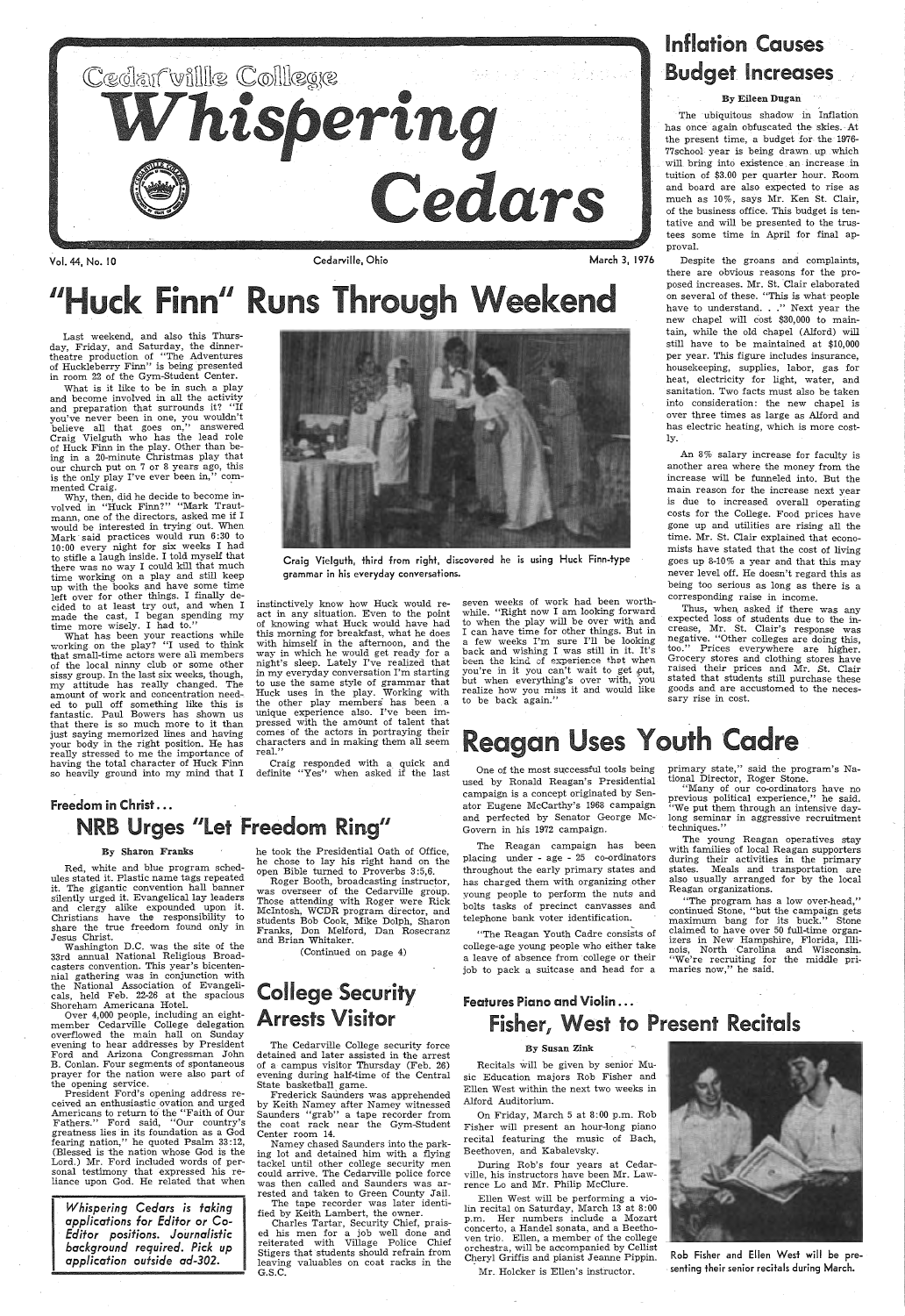### *Editorially Speaking-·*

Several broadcasting students attended the National Religious Broadcasters conference in Washington, D.C. last week. Congressman John Conlan (R-Arizona) was the scheduled speaker for the Sunday evening meeting on Feb. 22. He shared with the audience five basic steps that Christian leaders should use to involve their people in the governmental process. Those steps were so significant I wanted to share them with you...

### ·Urge Involvement in Political Processes

1) Pray for America at home and at church.

2) Register to vote.

3) Become informed (finding out who the Christian candidates are in addition to those who support legislation protecting Christianity.)

4 Get involved in politics (work for the candidate of your choice).

5) Make sure all Christians vote ("FROM THE PEWS TO THE POLLS IN '76).

Mr. Conlan closed with the biblical admonition "occupy till he comes."

 $-{\rm B.C.}$ 

In the last few weeks a fair amount of thievery has been evident in the GSC. Wallets stolen from purses, a tape recorder taken from the shelves, just to name a couple of incidents.

Freedom of the press, for example, is well-night impossible if the State owns the newsprint, ink and printing presses; freedom of assembly is difficult if the State controls all meeting places; in

Security is to be commended for their work at a recent basketball game (story: page 1). Due to their quick thinking and action, one thief was caught. Hopefully, "outsiders" are to blame for what is happening in other areas.

We students can do our part in this situation. Don't provide the opportunities! Anything of real value should be kept with us. Leaving them on shelves is only inviting trouble.

truth, a free individual could not exist in a society in which the State controlled all means of employment and income, and hence the essentials of life: food, clothing and shelter.

If any of us has any idea of who is behind all this, we have responsibilities to fulfill. Should some of it be attributed to a fellow student, we, at least, have the option of approaching that person with that knowledge as is taught in the scriptures.

Do your part. It's safer that way.

## Personal Liberty & Economics

-CC

### Thievery in the GSC

Usually when personal liberty is discussed, the concern is with man's noneconomic freedoms - freedom of speech, of religion, of the press, of personal behavior.

Frequently the most zealous guardians of these all-important freedoms are outspoken advocates of eliminating free-<br>dom in the economic area. When it dom in the economic area. comes to commerce, to the making and marekting of goods, they seem to be in favor of replacing freedom with rigid. controls.

The question is, of course, how long these non-economic freedoms can be preserved in a society that has denied man his economic freedom.

"Give me control over a man's economic actions, and hence over his means ·of survival, and except for a few occational heroes, I'll promise to deliver to you men who think and write and behave as you want them to." -Dr. Benjamin Rogge, "The Case for Economic Freedom," The Freeman, September, 1963.

"The inherent danger of socialism is that in establishing a social machinery for economic direction it creates a concentration of power - the coercive power of the state and the power of a focused  $e\text{conomy}$  - far beyond anything capitalism dreamed of and makes men far more dependent than free." -Erazim V. Kohak, "Being Young in a Postindustrial Society," Dissent, February 1971.

### **Heed Counsel of Political Philosopher**

#### By Dale Johnson

Edmond Burke, the British Conservative political philosopher, was quoted saying, "All that is necessary for the triumph of evil is that good men do<br>nothing." It would do all of us well to It would do all of us well to heed this advice.

Be it in the spiritual, social or political arena, as good men, possessors of truth, we must do what we can. What can we do, you ask? Very simply, we can become active in our churches. We can voice our influence at the ballot box. We can consistently conduct ourselves as the salt of the earth. Accepting this in relation to our knowledge and exposure to truth. As Christians we must act responsibly; as posessors of the truth we are precluded from doing nothing.

We had a good example of this on our campus this week. There were two showings of the film "Only the Strong Survive,'' concerning our declining national defense posture. Our response to this film constitutes doing something.

Forfeiture of our national sovereignty is not going to solve our problems. If we fail to survive as a nation it won't be because we invented the hydrogen bomb, but because we adopted a policy that no man is responsible for his own moral conduct and his own economic welfare. If the American people are told the truth they respond with patriotism and pride in their country. But they have to be told.

To start is half the job. We had better start. Luke 12:48 demands our response to do something. As college educated young people we must do something.



#### By Robert M. Bartell

1976 is a presidential election year. We must view the candidates with their domestic and foreign political strengths and weaknesses in mind. One might find the candidates' strengths is an exercise in futility. We will not have a right to criticize the results in November if in the next few months we do nothing. Our alternative? Do something!

### Liberty Lines ... **Controversy Surrounds Patriotic Activities**

WASHINGTON, D. C. (Liberty Lobby  $News Service) - Considerable contro$ versy lately surrounds patriotic oriented activities. Just recently on a national<br>televised football game, the "Starfootball game, the "Star-Spangled Banner" was rendered as popart and bore little relation to the traditional and inspiring national anthem. Back in January Nashville, Tenn. theater owners decided to stop playing the national anthem before movies. The reason? Fights invariably broke out between those who stood up for the anthem and those who refused. The story received little publicity because the fights were between blacks and whites. This is a small part of the continuing breakdown of national pride taking place in many sectors of our daily lives.

> The Faculty Handbook states that "long term continuation of service at Cedarville College should be considered first of all on the basis of the faculty member's spiritual interest and his effective Christian relationships to the college family.'

It's hardly necessary to remind a Southerner that the South lost the war between the states. · And after a hundred years you'd think the South would be entitled to retain pride in their own section of the nation. But this pride manifested itself in the song "Dixie" and the egalitarians claim it was racist, and therefore should not be in schools. A judge so ruled.

### The Whispering Cedars Staff

Co-editors .. Cindy Carr, Bob Cook Copy Editor ...... Joyce Coleman Layout Editor ...... Dianne Monts Business Manager . Bryan Waggoner Advertising . . . . . Debbie Spencer, Faculty Advisor .... Mr. Ron Grosh Contributors ... C. Vielguth, S. Zink, D. Johnson, K. Thomson, J. Gilbert, M. Bentley, M. Niles, M. Cuffman, l. Everette, B.l.M.

Whispering Cedars is published bi-<br>weekly by the students of Cedarville<br>College. The opinions expressed herein<br>are those of the writters and do not<br>necessarily reflect the attitudes or<br>opinions of the faculty or administra

*Page2* 

\· It shocked many Americans when the Supreme Court outlawed prayer in schools. If ever a nation needed the help of the Almighty, it is now.

The recent signing of the Declaration of Interdependence in. Philadelphia is simply another example of the mad drive to merge America into a one-world, atheistic society, for this, they say, will mean world peace and prosperity.

The American flag, symbol of freedom and independence, is burned, spat upon and worn upon the seat of the pants by ill-mannered malcontents.

Until very recently, no one objected to the South's raising the rebel flag. Of course it was always flown under the national flag, just as state flags are. Now even flying the rebel flag invites disaster.

In Pensacola, Fla., recently dozens of students rioted at Escambia High School, following a long-standing feud between white and black students over the use of the name "Rebels" for their athletic

# Brochure Advertises

### Walk-a-thon

A sharp-looking, to-the-point brochure advertises the '76 Spring Student Walk-athon to families and friends of the student body.

This attractive folder relates Chapel facts and Walk-a-thon facts to prospective patrons and gives an idea of what the Student Body Project is and what it does.

The back page acquaints the reader with the background and purposes of Cedarville College.

A tear-out page is included that makes it easy to send in notice of donations for those who wish to support the project.

The entire brochure also makes it easy for students to explain the. project and gain support for it.

Why not take advantage of this brochure - copies are located in the GSC lobby - and help out with this important project.

### 31 Tenured Profs... **Consider Five for Tenure**

team. Three white students, including the first-string quarterback, suffered minor gunshot wounds and 27 other persons were treated for injuries. The school, which is. 27% black, changed the name of the teams to the "Raiders" in 1974 after a U. S. District Judge banned the use of Confederate symbols, and in this case the name "Rebels." The feud, which had been simmering ever since, erupted when a group of white students attempted to raise the Confederate flag.

At a time in our national history when we should be proudly pointing to our magnificent technological progress, the standard of living most of us enjoy, the retention of a great many personal freedoms and the survival of this great constitutional republic, far too many of us are more interested in pointing out the defects in our society.

Dale Johnson sees the need for Christian involvement in politics.

"Walk in wisdom toward them that are without, redeeming the time." (Col. 4:5.) As Christians we must be politically informed. This is doing something.

#### By Dianne Monts

Five Cedarville College professors will be considered for tenure in the April meeting of the Trustees. The tenure decision is made during the faculty member's sixth year with the college.

Dr. Clifford Johnson, Cedarville's Academic Dean, feels that the tenure program forces the administration and the faculty to review performance in the pretenure period.

Recommendations for tenure are channeled through the President. The preliminary recommendation is made

by the Faculty Tenure Committee, the department chairman, and the Academic Dean, to be decided on by the Board of Trustees.

If tenure is not granted, the faculty member is given a one year terminal contract.

Last year 6 professors were added to the tenure list making a total of 31. Twenty-two are still on a pre-tenure status.

Tenure can be terminated for "reasons of serious professional inadequacy, deviation from the official doctrinal position, immorality, or conduct detrimental to the college," according to the Faculty Handbook.

Also tenure is contingent upon the college's financial ability. to grant a contract and/or the administrative decision to continue the faculty member's academic area.

*Whispering Cedars*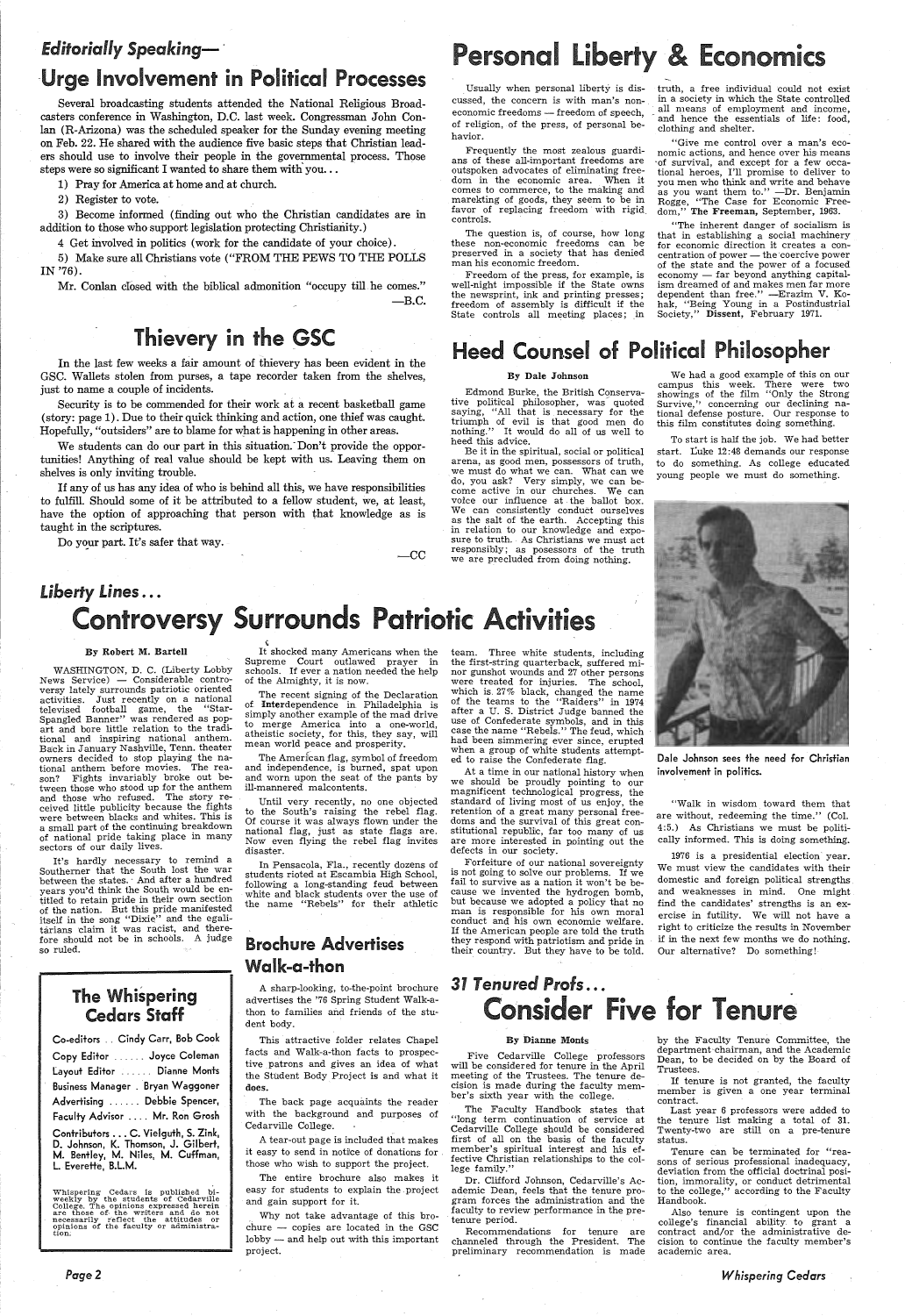

SBP Chairman Mark Keough and Walk Committee Chairman Tim Stoner finalize plans for April 28 Walk-a-thon.

## Walk-a-thon ... **Blisters and Sore Feet** Or Pews and Competition?

#### By Karen Thomson

If blisters and sore feet are all that comes to mind when you hear the word 'Walkathon,' think again!

This year's Student Body Project committee together with many students, staff and faculty at Cedarville College, think of a completed chapel by June (with something to sit on), the challenge of 'Competition and a day off from classes.

One thousand students walking 15 miles, each with 15 supporters at \$1 a mile, would raise \$225,000. 700 students could raise \$157,000. Any funds over the \$40,000 needed will be brought before the students for a decision as to where and how it should be used.

The goal of the Spring '76 Walkathon is to raise \$40,000 needed for pews in the new chapel.

The all-day hike will take place on Wednesday, April 28th, starting from Cedarville College and ending at Cliff Park in Springfield ???? hours later.

Mr. Bob White, Registrar, suggested the idea of a walkathon to Student Body Project Committee Chairman Mark Keough. Mr. White felt that this would be the best way to make the most money with the least effort in the shortest time.

The Walk Committee, headed by Tim Stoner and Marlene Bleeker, is concerned with safety measures, route of walk, food, and return transportation.

A scale model of the new chapel -8 ft. x 8 ft. — will be constructed in front of the Gym Student Center building. As funds come in pews will be added to the structure, allowing students to visualize the resutls of their own efforts.

Organization, careful planning and advertising are the keys to a successful project. Mark is proud of the committee he has working with him.

Plans are underway and funds are coming for Cedarville College's spring '76 Walkathon. This. year's Student Body Project, headed by Mark Keough (Junior), will be the 4th walkathon at Cedarville College.

"The reason this project is going is because of the committee people  $-$  not me," he emphasized. Mark is excited about their dedication and efficiency in this task.

On April 6, 1971, approximately 650 students initiated this recent tradition to raise money for various needs of the college.

 SEP people have been divided into two basic committees: the Walk Committee and the advertising committee.

At the front of the procession a large banner read. "Cedarville College-For the, Word of God and the Testimony of Jesus Christ," an unashamed declaration of what our college stands for.

are doing and how we propose to do it. As money comes in, students will be able to see the progress in a somewhat unique way.

In the past there have been conflicting ideas on the chapel in terms of architectural design, amount of seating space and indebtedness. Some have even felt that Cedarville needed other things more than a chapel.

But, this doesn't change the fact that the chapel is here - and here for the students. In light of this, Mark Keough anticipates great participation from the student body. "The students want to see it get done and the students will do it!"



#### Ry Karen Thomson

''I"m not chained to my desk," stated Dr. Martin Clark, Director of the college counseling service. "I'm free to get a cup · of coffee, or check the post office. . ." But. Dr. Clark is, for the most part, in his office from 8-5 daily to deal with any and all problems facing students. Appointments are made through his secretary, Mrs. Pat Hillary, but Dr. Clark pointed out that an appointment isn't absolutely necessary. He is willing to talk

Hiking from Cedarville to Cliff Park in Springfield, a distance of 15 miles, enthusiastic students raised almost \$20,000 and surprised local residents with a productive "demonstration" during a time of general unrest on many campuses throughout the country.

Springfield's newspaper, The Springfield Sun, dubbed the hikers "smiling activists" and contrasted the event with marches on secular campuses. "Nobody was mad at anybody else."

Cedarville's "blister bunch" hit the road again the following spring on March 29, 1972. The purpose of this second walkathon was to raise money toward achievement of a "better Cedarville."

 The major portion of the \$40,494 raised as a result of the event was netted by the general Student Body Project. The rest came in from alumni, individuals, and a church.

Cedarville's pep band set the tone of enthusiasm for the program. Cheers and laughter came as challenges were made by faculty and students alike; everyone confident that they could bring in the most money.

 Funds from the 1972 Walkathon were used toward completion of the new Science Center, student lounge improvements, library carpeting and bleachers among other things.

In addition, \$2, 750 went toward scholarships for student "walkers" who brought in the most money.

Cedarville's third SEP Walk-a-than involved over 200 students. The event led hikers to and from John Bryan State Park on May 16, 1974.

Mark Keough· is certain that this year's Walkathon will be a success. The S.B.P. committee hopes to profit from past mistakes as they attempt to work out the "bugs" of the project.

### Bicentennial Committee Plans Activities

### *Director of Counseling Service .* .. Dr. Clark Deals with Student Problems

In conjunction with our nation's two hundredth birthday, the Cedarville College Bicentennial Committee will again promote a trip to Philadelphia for interested students, according to Dr. J. Murry Murdoch, Committee chairman. The committee coordinates campus activities and brings to campus entertainers and lecturers dealing with Bicentennial topics.

This process is repeated until consensus, defined as the median of responses to the final round, develops. The purpose of the Delphi Aechnique is not to mold opinion, but to serve as a planning tool and as an aid in establishing priorities for long range planning.

Trip information will be available in the hear future. Questions can be directed to tour advisor Dr. James McGoldrick.

 The Committee, composed of faculty, staff, and students, has coordinated the ''I Love America" concert and the C. Gregg Singer lectureship, "The Philosophical Foundations of the American Republic.''

.....<br>Bethel, Hartman, and Patterson are all swing dorms which can be used either for men or for women students depending upon enrollment.

 $S_{\rm{max}}$ 

#### Ry Eileen Dugan

Another question involves the fate of Alford Auditorium. Suggestions include its use as a drama building, a recreational building, or a combination of both.

Academic Dean Dr. Clifford Johnson related that one very long range plan is the conversion of Williams Hall into a classroom-faculty office building.

to any student any time, if he's free. He only sets up appointments for the sake of student convenience.

Dr. Clark does not play the role of a guidance counselor, per se. He does no academic counseling, such as a highschool guidance counselor. The main  $t$  thrust of the counseling service is completely opposite in College." Dr. Clark thinks of the service as an opportunity for the development of the student and not utilizing just a problemoriented approach. According to Dr. Clark, just because a student comes to see him doesn't mean he's a basket case, overflowing with unsolvable problems. There may be a need for guidance in the area of vocational selection. Dr. Clark also assists students in the choice of a major and he has counseled couples in the past. The overall approach of the service is one of trying to apply scripturally-based guidelines to the student's life and thus to work in harmony with the purpose of Cedarville College.

Debbie Zaller and Judy Cross head the advertising committee. It is their job, among other things, to contact area newspapers, radio stations and TV, notifying them of our walkathon.



Dr. Clark sees counseling service as an opportunity for development and not utilizing just a problem-oriented approach.

Dr. Clark is in his second year at Cedarville. He has a B.A. and an M.A. in Bible from Bob Jones University and a Doctor of Education in Counseling from Virginia Polytechnic Institute and State University. He has taught freshman English at Bob Jones and has also taught in the graduate College of Education at Virginia Polytechnic. This past summer he taught as a visiting professor at Baptist Bible Seminary and Institute, in the Philippines. This institute prepares men for church work in the Philippines and was started approximately 40 years ago by ABWE.

Advertising began with the student body in a special chapel assembly on Friday, February 20.

Many feel that the chapel assembly and the walkathon seem to be creating a unity  $\mathsf{among}'$  everyone at Cedarville. Mark states, "Many students and faculty have said they have never seen that much unity in the student body."

Perhaps this unity in the student body is partly because the Walkathon is an entirely student-run event. It is not running in conjunction with any fund raising committee of the school or with the administration. "The students (and faculty) are the ones working it out,' Mark explained.

Students have a part in the advertising end of the project as they send the "'76 Spring Student Walkathon" brochures to families and friends in a personal effort to gain support.

In addition, letters have been sent to all GARB Churches and Cedarville's supporting churches telling them what we

### Projects for Campus Improvement Many and Varied

*Whispering Cedars* 

#### By Dianne Monts

With chapel construction progressing, questions arise over what the next campus improvement project will be.

Area under consideration include: music practice rooms, additional library and cafeteria space, additional faculty offices, and a new maintenance building.

To poll students' opinions of needed improvements, the administration conducted a survey using the Delphi Technique. The Delphi Technique was developed in the early 1950's by Olaf Helmer and his colleagues at the Rand Corporation to obtain group opinions about urgent defense problems.

This method has been widely used since then in business and education to allow a group of people to make the most subjective conjectures and rational judgments about the future.

A questionnaire is circulated to a group of people who are asked to make independent judgments on each question. The results of this questionnaire are circulated and the same group again responds to the same questions.

The Administrative Committee has the primary responsibility for making long-range suggestions which are acted upon by the Board of Trustees. Dr. James Jeremiah, Dr. Clifford Johnson, Mr. Donald Rickard, Mr. Ken St. Clair, and Mr. Lee Turner comprise this committee.

In the area of student housing, Mr. Donald Rickard, Dean of Students, expects Hartman House to be used as a dorm indefinitely. He also sees the continuation of Bethel Hall as a women's dorm.

The health service and the maintenance barn are also included in plans for campus improvement. The plan for the health center is to move into Patterson Hall and for the construction of a new maintenance building.

Work on the new chapel is progressing according to schedule and is expected to be completed for the 1976 graduation exercises. No date has been set for the dedication nor has a name been chosen.

. Just under \$300,000 in gifts and pledges has been raised. According to Mr. Lee Turner, Director of Development, another \$100,000 to \$200,000 should be raised by May to keep on the schedule of trying to raise the needed one million dollars in three years.

 $\mathcal{A}^{\mathcal{A}}$ 

*Page3*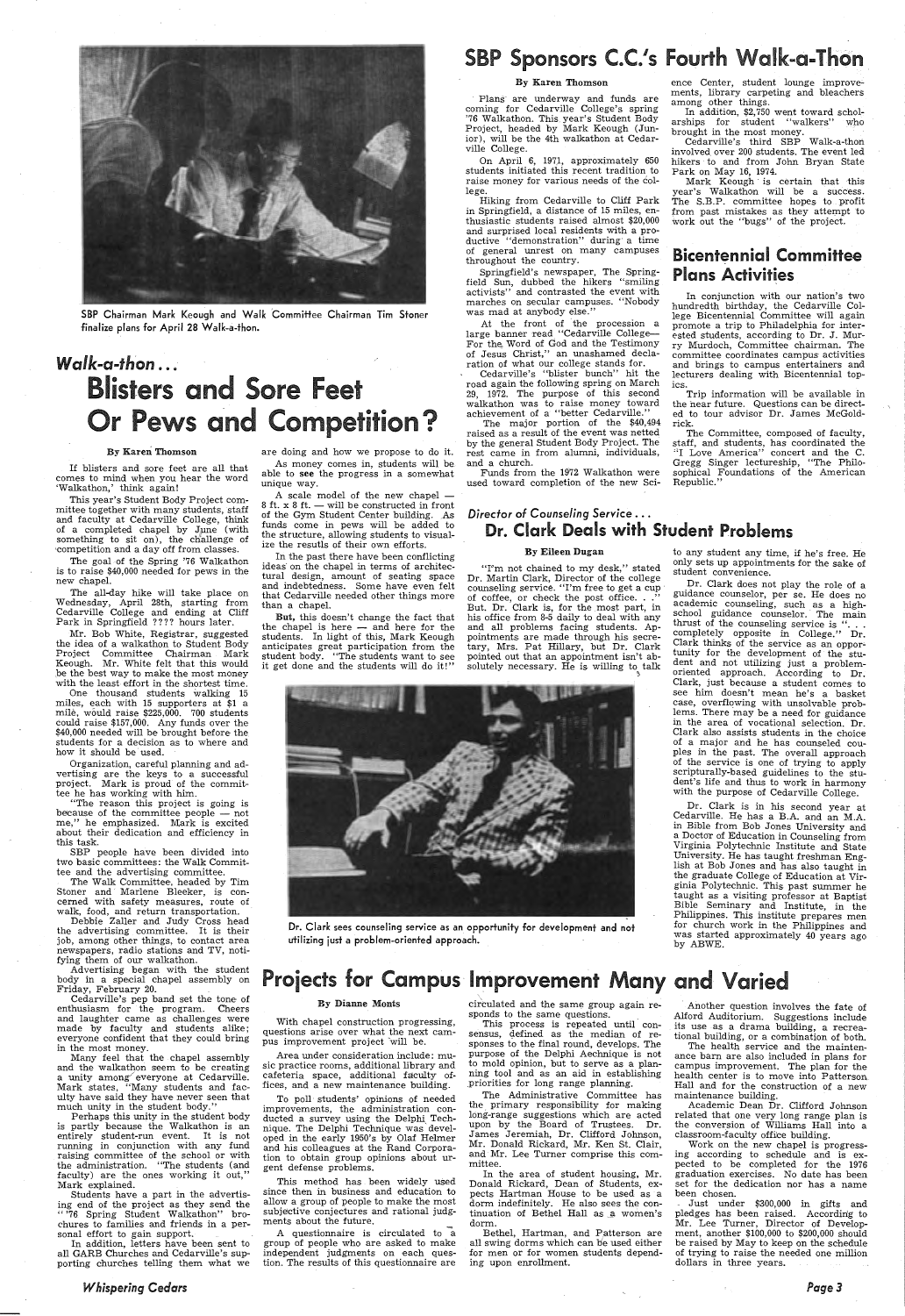

The MIS CommiHee: Mr. Mcintosh, Pastor Green, Dr. Riggs, Miss Shirk, Dr; Callan and Mr. Bergen. (Not pictured: Mr. Gidley.)

### *Missionary Internship ...*  Summers Offer Missio er Mission Exposure

#### By Suzan Zink

Since the summer of 1971 Cedarville College· has offered interested students, faculty and alumni short term exposure to missions on both home and foreign fields through the Missionary Internship Service program.

By providing opportunities for organized contact with missionaries and mission boards MIS assists each intern in understanding missions and related work. In. addition, Rev. Harold Green, Director of Christian Service and MIS Committee member has noticed a "broadening" effect that travel gives<br>the participant. "I think that our young the participant. "I think that our young people come back with a greater awareness of the burden for people to know Christ," he commented.

Cedarville's MIS program operates in conjunction with Baptist Mid-Missions, Association of Baptist for World Evangelism, and Evangelical Baptist Missions. Missionary Internships are available wherever there are openings in the countries serviced by these boards.

Pastor Green stated that an internship can last from three weeks to three months and that the average cost is \$1000 which must be raised by the participant.

The next step is a medical examination. However, final acceptance is not given until the applicant applies for a passport. Pastor Green considers the passport "the final key" to acceptance into the MIS program.

MIS application procedure begins when the application form obtained from the Christian Service office is completed and returned with \$5.00 and the applicant writes to five people for references, and each of these five are asked to list two other names for a total of fifteen references. This is followed by a recommendation from the applicant's pastor and a vote of approval from the home church.

Criteria for acceptance into the program include a 2.00 GPA and clearance through the Student Personnel Office. The applicant's Christian Service record is checked, also. "We're not particularly interested in sending somebody out that has not shown any interest here," commented Pastor Green. He added that talent is not a major factor in the selection of interns, unless one is applying for a music or basketball team. Pastor Green assures applicants that they do not have to be "six feet, good-looking and have a lot of money."

Through the MIS program Laverne Kirby, a senior Bible major, spent the summer of 1974 working on a kibbutz in Israel's Jordan Valley. She described a kibbutz as "a cooperative farm in which people share in every aspect of living including food and housing.

The aplicant's file is then circulated

### for top quality newspaper printing

### *Review ....*  "Finn" Sets Atmosphere

among the members of the MIS Committee in the following order: Dr. Jack Riggs, Mr. Richard Mcintosh, Mr. Harmon Bergen, M;iss Carmen Shirk, Mr. David Gidley, Dr. Donald Callan, Chairman and Rev. Harold Green. Each committee member has the right to ask for preliminary acceptance, rejection or interview.

When the committee receives all of the necessary references and unanimously agrees to preliminary acceptance, the applicant is interviewed by two committee members. These members return to the whole committee and make a recommendation.

Each MIS participant may earn up to six hours of academic credit through internship experience. According to Pastor Green, this would include writing reports and working with Mr. Mcintosh.

The action dragged when Huck Finn (Craig Vielguth) and Tom Sawyer (Ron Phillips) discussed methods for freeing Jim, a negro slave, from a make-shift jail. Unfortunately, as Tom took a seat in a rocking chair, a portion of the audience lost sight of him. Huck Finn gave evidence of being a bit too educated and only dialogue indicated his distress with being clean, and dressed in Sunday clothes.

#### By Joyce Coleman

Seated at a gingham-covered table with a fresh flower centerpiece, I became aware of a casual, amiable atmosphere pervading the transformed Room 22 of the Gym-Student-Center. Host Mark Depenning and Hostess Sally Ott with waiters and waitresses smartly attired in black and white assisted theatregoers with the buffet dinner.

Dinner concluded, there was a shuffle of chairs, and clatter diminished. Mr. Mark Twain shuffled into Silas and Sally Phelps' parlor to introduce the three-act play, The Adventures of Huckleberry Finn. Mr. Twain's somewhat tired attire was patiently received in awaiting the opening scene.

> Mr. Paul Bowers, Drama Director, did a satisfactory job of stage blocking. He can be commended for being instrumental in developing roles and his insight and use of the talents of his cast.

The opening scene did not lag in pace

The smooth flow of action in this play was possible because there were no set changes and curtain pulling. I respect the inventiveness of the set construction crew in their use of stage-platform space and quality in set construction.

pressed her need by speaking to several

congregations. LaVerne continued, "It is important when you come back to relate and share your experiences.''

> The cast, crew, and directors, Myron Youngman, Paul Bowers, Mark Trautman, can be pleased with the reception of this endeavor of Village Players. The Dinner-Theatre, a first at Cedarville College, was a success.

When asked if she would consider returning to Israel, La Verne replied, ''I would love to go back if the Lord would so lead."

Knowing what is involved in raising more than \$1000 for her MIS support, LaVerne advised those who are considering an internship not to be discouraged if the funds don't come in right away. The Lord is faithful. She emphasized the effect that prayer had on her fund-raising and explained how she wrote letters to local churches and pastors and ex-Awards for<br>
Excellence<br>
Externe and Bible schools.<br>
Externe and statute is movely of the spectral of their spring tour of the Office.<br>
In typography<br>
In typography<br>
In typography<br>
In typography<br>
In typography<br>
In typograph

Pastor Green mentioned that five past MIS participants are currently being processed for full-time missionary service.

### Let Freedom Ring

#### (Continued from page 1)

Following the President's speech, ·congressman Conlan underscored the point that the State is only a supplementary part of our lives. Though the most important task of the Christian life is to spread the Gospel, he reminded the congregation that Christ said, ". . . occupy till I come . . .". "From the pews to the polls in '76" is his slogan to urge Christians to become actively involved in Government. Conlin's straight forwardness and concern received a standing ovation.

YELLOW SPRINGS **NEWS** 

Each of the other evenings Special messages were brought by speakers on the topics of reflection, repentence and rededication. Dr. Francis Schaffer of L' Abri Fellowship in Switzerland made a special flight to Washington to fill in for Billy Graham on Wednesday. Graham was unable to attend due to illness and sent a telegram to the convention sharing his concern for America in its third century.

· Numerous workshops in many areas  $\,$  of broadcasting and communica)  $\,$ occupied a great portion of the time for the Cedarville group. The NRB workshops were moderated by Christian Professionals in areas such as television, international broadcasting, multiple media and the ministry of the Church, and radio station owners and operators.

# *March* 8.e.

because well developed characters Gee Gee (Lisa McClure) and Mammy (Frieda Boone) utilized a spontaneous energy. However, portions of Mammy's sentences were lost with lack of voice projection and rapid speech.

As hospitable Sally Phelps, Lila Terlouw exhibited good facial expression and voice control but Sally Phelps was too flighty for an older, middle-aged busybody. Her bustling attitude did contrast well with her calm and cordial husband, Silas Phelps (John Dannenburg). A well-defined character, Mr. Phelps did not dominate other characters but was supportive of other roles.

Superstitious Jim (Bob Foreman) was agreeable in nature, patiently forebearing the schemes of Huck and Tom. Mr. .Foreman demonstrated a consistency of character role, energy level, and can be complimented for his performance.

Ella Mae Phelps (Heidi Leach) was convincingly infatuated with Huck Finn and her refreshing youthful. role was enjoyable. Miss Leach had good facial expression and quality in voice projection. Perhaps an accent would have added polish to her character.

Despite brief appearances, the Sheriff (Gary Youngman), Mrs. Hotchkiss (Karen Fetzer), Mrs. Damrell (Barb Biekart) and Aunt Polly (Heidi Humble) were well-developed characters. Mr. Youngman captured the personality of a small river town sheriff and exhibited it in a jaunty walk, and an accented easygoing speech.

For Mrs. Hotchkiss and Mrs. Damrell their character roles were "made" in controlled but effective gestures, voice inflections, and facial expressions.

Miss Humble portrayed well the knowledgeable Aunt Polly who is quite aware of her boys' pranks.

Lighting, costumes, and make-up were effective in every aspect with the exceptions of Mrs. Phelps looking too youthful with heavily grayed hair and Jim's features being undistinguishable in one dimly lighted scene.

Awards for exellence

La Verne's duties while serving at Kibbutz Ya'acov were primarily manual. She called her internship at the kibbutz "a totally different look at missions" and explained how much of a change it was from working at Bible camps and Bible schools.

1970 (2nd) 1962 (3rd) 1969 (3rd) 1959 (2nd} 1965 ( 1st)

Ohio Newspaper Association Contests 1973 (3rd} 1964 (1st} 1972 (3rd) 1962 ( 1st) 1970 ( 1st) 1961 ( 1st) 1969 ( 1st} 1959 ( 1st) 1968 (3rd) 1958 ( 1st) 1967 ( 1st) 1956 (1st) 1965 ( 1st) 1955 (1st)

*Page4* 

Eastern states the Chamber Singers of the Indiana University School of Music will appear at Alford Auditorium, Cedarville College, March 8, at 8:00 p.m. Tickets are available at the Student Activi-

<u>a life insurance</u> sf <u>a life insurance</u> specialist... Tom Mudder **INCORDINATION** Cedarville alumnus HES AT 100 WEST MAIN ST., XENIA, OHIO 372-8045

As a part of their spring tour of ties Office.

*,ThL* Q 0£t *Com'fM11f*  NOQTHWEST£RN MUTUAL

The Chamber Singers are conducted by Allan Ross, Associate Professor of Choral Music and Assistant to the Dean of the School of Music. Dr. Ross appears regularly as a conductor not only of the Singers but also of high school choral institutes and festivals around the country. Twenty music majors comprise the Chamber Singers.

From homes in many different states as far apart as Florida, Wisconsin and Texas the singers come together at the School of Music in Bloomington, Indiana, to study and perform. Some are undergraduates, some graduate students. Many are soloists who have appeared around the country in recital, oratorio and show appearances as well as singing leading roles in productions of the world-famous Indiana University Opera~· Theater. Accompanist for the group is Thomas Jaber, a Master's piano major from Natchez, Mississippi.

A varied program will be presented at the Cedarville College appearance. Both sacred and secular texts will be included. Some works are accompanied while others are 'a cappella.' A highlight of the program is the singing of the 'Liebeslieder Waltzes' by Johannes Brahms.

*Whispering Cedars*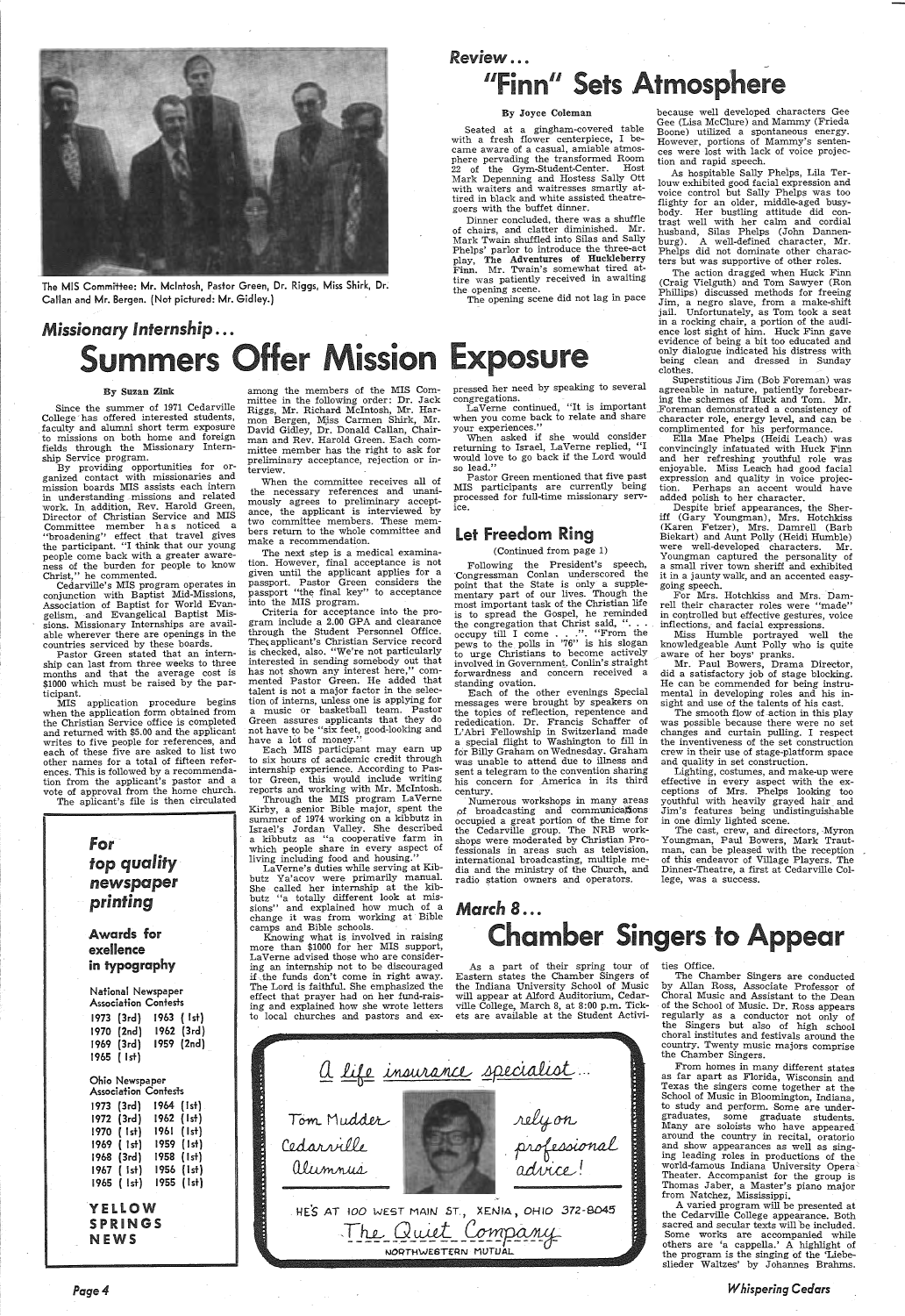### *,Excerpts ..•*

Dear God . . .

I pray for You To prepare the one You've picked out For me. I pray for You To prepare me For him. Help us both to be Ready to accept The responsibilities Such a relationship Would bring. Help me to know He's the one. Help him to know I'm the one. Please help us both To want to be one Together with You. Help us to put You first. Help us not to Worship each other. Help him to love And honor me. Help me to obey him, And love him. Help our love to grow Greater each day. And most of all, Lord, Help us both to Trust You completely For every moment Of every day-For the rest Of our lives. Help us now-Before we've Found each other.

Dear God...

Lord, make me a window Letting Your light shine through me. Not a stained-glass pane In a grand cathedral, Just a common window. Keep me clear for You. Draw back the curtains That would hinder the Son From shining through my life.

Help us both To trust You To bring us together, And to know That our united life Is part of Your Great Plan. Then help us As we raise our family. Help us as we Seek to guide The children You've given as blessings. Help us to lead Them to a life in You-To a daily walk With You. And then, Lord, In our later years, Help our love For each other-And most of all For You-To keep growing, As we seek to Keep serving You. Help us not To be bitter, And resent being old. Help us, as one Of us is left alone, To just keep Serving You, Until we can meet Our beloved In heaven. Until we can Both be with You.

 $-B.L.M.$ 

### **GUIDE TO MONEY** FOR\_ HIGHER EDUCATION

Guide to more than 250,000 Scholarships and Financial Aid Sources items valued at over \$500 million dollars.

### May You Be Seen in Me

Lord, make me to be a candle Glowing with Your love. Not a shimmering chandelier, Just an ordinary candle. Keep me burning brightly for You. Let me never become so weak That my light is extinguished. Keep the flame of Your pure love Glowing in my life.

Bibliomania ...

Lord, make me to be a mirror Reflecting Your life through mine. Not a beautiful portrait Admired by all, Just a plain mirror. Keep me clean for You. Wipe away every smudge That might obstruct Your life From being reflected in mine.

Lord, please help me to be The best window, or Candle, or mirror for You That I am able to be. Never attracting attention To myself, but only to You. Quietly, unnoticed, not Seeking praise, just useful. . May You be seen in me.

-Laura Everett

CONTAINS THE MOST UP-TO-DATE INFORMATION ON:

Scholarships, grants, aids, fellowships, loans, work-study programs, cooperative education programs, and summer job opportunities; for study at colleges, vocational and technical schools, paraprofessional training, community or two-year coNeges, graduate schools, and post-graduate study or research; funded on national, regional, and local levels by the federal government, states, cities, foundations, corporations, trade unions, professional associations, fraternal organi. zations, and minority organizations. Money is available for both average as well as excellent students, both with and without need.

#### BENNETT PUBLISHING CO.

Dept. 214, 102 Charles Street, Boston, Mass. 02114

*Please rush me* \_\_ *copies of GUIDE TO MONEY FOR HIGHER EDUCATION at \$5.95 plus 30c for postage and handling for each copy.* 

I am enclosing \$

Name \_\_\_\_\_\_\_\_\_\_\_\_\_\_ Address  $City$   $\_$ 

© *Copyrighf 1976 Bennett Publishing* Co.

## **Recognition for Student Poets**

American Collegiate Publications has announced it is now accepting applications for the second annual volume of 'Who's Who In Poetry In American Colleges and Universities.' This is the only 'non-vanity' poetry publication for students which is published in direct cooperation with collegiate institutions.

This publication program has been created to give noteworthy student poets recognition. Through publication and awards, this program provides talented students with incentive and a stangible goal for the continued development of their writing skills.

If you're looking for an exciting way to spend the upcoming Bicentennial Summer — cheap — check out ''hosteling.''

American Youth Hostels, Inc., is a non-profit, non-sectarian organization dedicated to promoting enjoyment of can hike, bike, canoe, horseback ride or travel a variety of different ways. Over- . nights can be spent in one of 151 Youth Hostels across the United States ( or in one of the -4,500 International Hostels overseas) for anywhere from \$1 to  $$3.50$  a night.

Poets selected to appear in the 1976 volume will have their bio published along with an .original poem. The 1975 volume of 'Who's Who In Poetry' presented the work of 347 poets, represent-

ing 217 colleges and universities from<br>47 states.<br>Those accepted for publication in<br>"Who's Who In Poetry' receive: 1) a<br>complimentary copy of the book; 2) a<br>certificate of honor; 3) entrance into the<br>\$1,000 Award Competit

pans, etc. Membership in American Youth Hostels is open to everyone regardless of age! The yearly fee is \$5 for under 18; \$11 for those 18 and over.

tion for poetry, or 2) the student has had one or more poems published in the col lege literary magazine or newspaper, or 3) the student is recommended by a member of his/her college English de partment. The publisher seeks quality poetry of any form, style, or voice, traditional or experimental.

Applications may be obtained by sending a stamped, self-addressed envelope to American Collegiate Publications, 516- 5th Avenue, New York, N. Y. 10036. No request will be honored without the enclosed stamped, self-addressed envelope. Because this project is funded by sponsorships and grants, the S.A.S.E. is essential to help cover mailing costs. All application requests must be received by the publisher no later than March 22nd, 1976.

#### By Jim Gilbert

The best-selling book on campus, Spirit-controlled Temperments by Tim LaHaye is a helpful book for those seeking to conform their actions to the "image of Jesus Christ."

The book is basically an analysis of the four types of personality. The first, the "sanguine," is an outgoing, friendly character. The second, the "choleric," is a hard-driving visionary. The third, the "melancholy," is a sensitive, artistic perfectionist. The last, the "phlegmatic," is an orderly, easy-going type who tends to be an introvert. Mr. LaHaye points out most people are a unique mixture of these four types. Each type has its own strengths and weaknesses. Each type must be controlled by the Holy Spirit to overcome his weaknesses and put his strengths to good use. The author deals with the filling of the Holy Spirit as it relates to this goal. There are two chapters about the two cardinal sins of everyone, anger and fear. At least one of these problems, LaHaye claims, plagues every Christian today. He emphasizes both are really sin and can be controlled.

A special chapter deals with depression and its cause, self-pity. The author discusses how to deal with self-pity and depression in his chapter on overcoming personality weaknesses.

The book has a number of good points. It is very practical, and there is little theological jargon. It deals with day-today problems and offers scriptural solutions.

On the other hand, there is often material with no scriptural support. Such assertions cause doubts in the mind of the reader. The author makes claims,

*Whispering Cedars* 

for example, that anger and fear are the most universal sins, but offers no scriptural support for this very foundational statement. It may be true many Christians live in the grip of one of these two sins, but another Christian counselor (Bill Gothard) offers at least one other category-immorality.

In conclusion however, it must be stressed the book is an excellent introduction to biblical psychology for living. It is a must for anyone who will have a counseling ministry. It should also be read by anyone seeking to know what

Jim Gilbert

God requires of them in their everyday actions, especially those who know God is requiring specific changes, but who do not know how to go about making those changes.

The book is short (141 pages), easy to read, and inexpensive. Published by Tyndale Press, it is available in the college bookstore.

## "Hosteling" Offers Exciting Summer

Copies of the 1975 volume may be available in the college library, *ot* you may order a soft-cover copy directly from the publisher at \$5.95 per copy.

Applications from all qualified students are welcome.

## "Spirit-Controlled Temperaments" Is Helpful Book

Hostels aren't fancy! They provide simple sleeping accommodations, with a bed, mattress and blankets (separate dorms for men and women), a "common room" for recreation -- where you can meet and talk with hostelers from all over the world, hot showers and a kitchen, complete with the use of stove,

Write for a free pamphlet about hosteling on your own. Or ask for the A YH trip folder, "Highroad to Adven-

ture 1976," which lists preplanned, all expense trips (with a leader). The ad dress is: American Youth Hostels, Inc., National Campus, Delaplane, Virginia 22025.